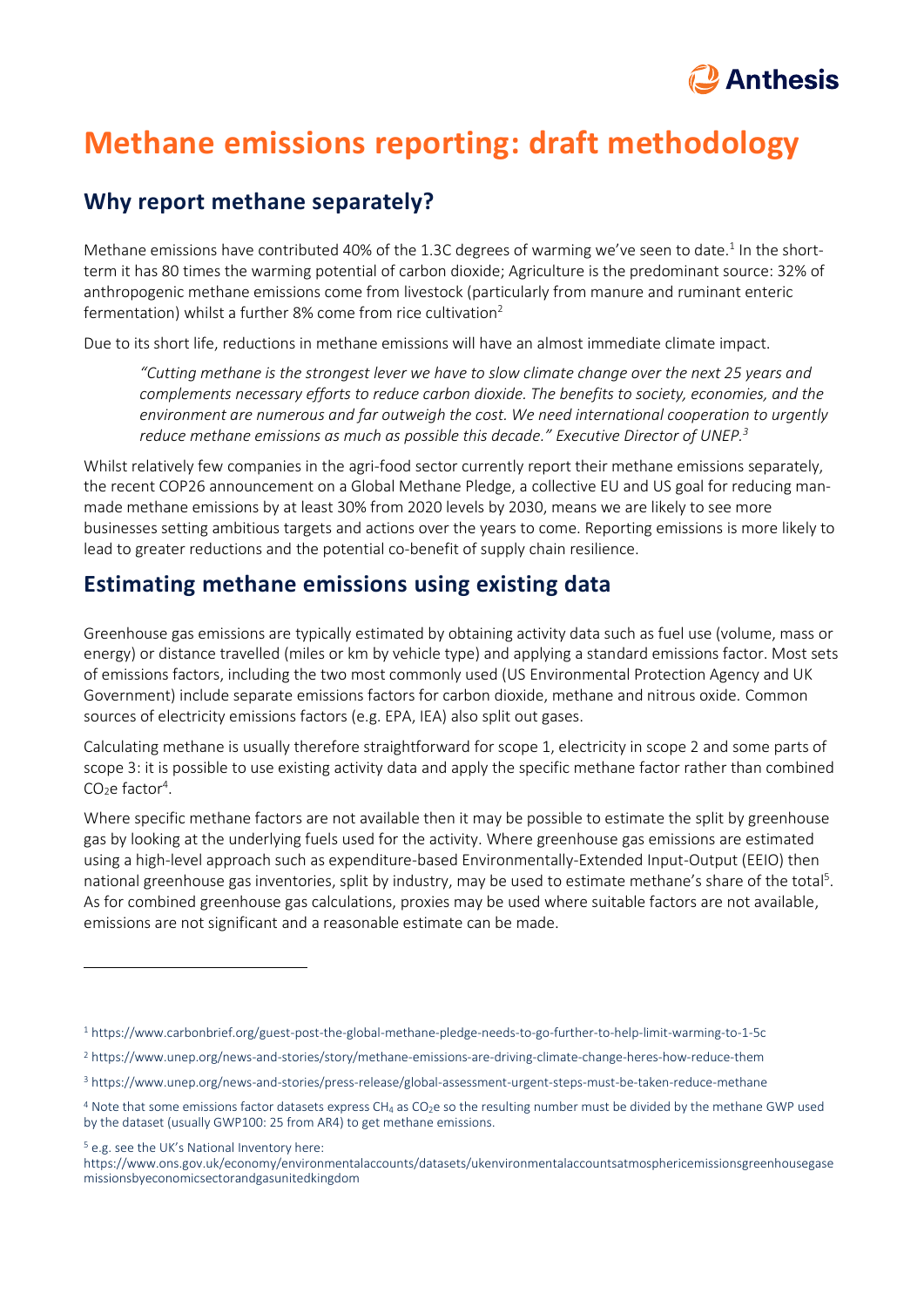

#### **How to report methane emissions**

Methane emissions should be reported alongside and considered in the context of overall greenhouse gas emissions. For consistency methane should, as a minimum, be reported in  $CO<sub>2</sub>$  equivalents (CO<sub>2</sub>e) using GWP-100. The IPCC Fifth Assessment Report (AR5) gives GWP-100 of 34 for biogenic-source emissions and 36.8 for fossil-sourced emissions. Emissions from both sources should be reported separately unless one source is insignificant. Estimates of the GWP of methane are updated periodically by the IPCC but these take time to be adopted by the relevant accounting standards (e.g. GHG Protocol). For consistency, the same GWP values should be used for methane reporting as used in the latest complete (all GHG) corporate inventory from which the methane impact is derived to avoid the need to recalculate the whole inventory. Note that if the GWP values used do change then comparative (prior) years inventories should be restated as needed using the same GWP values.

The short-term impact of methane should also be reported using GWP-20 for consistency with standard GWP-100 reporting. This may be complemented by other ways of estimating the warming potential or temperature potential (e.g. GWP\* or GTP). Note that the equivalent impact for the total inventory should also be calculated if the two are to be subject to comparisons.

This is very much the start of a dialogue on methane emissions accounting, and as Upfield continues to discuss and explore opportunities to strengthen and harmonise approaches to measuring and accounting for methane emissions and gain feedback from their network of partners, we expect more opportunities to develop across policy, governance, science and technology.

# **Upfield-specific methodology**

We followed the general methodology, using the same underlying activity data used for the corporate GHG inventory and applying methane rather than  $CO<sub>2</sub>e$  factors for scopes 1 and 2 and parts of scope 3 covered by standard emissions factors.

Ingredients are the largest source of emissions for Upfield. The original emissions factors used in the corporate inventory from the World Food LCA Database (WFLDB) were not split by gas so we obtained revised factors split by gas from the database owner Quantis. The revised  $CO_2e$  factors are different from those originally used in the corporate footprint but the differences are not material.

Where specific methane emissions factors were not available we used proxies and estimates:

- The category "other ingredients" (mainly colourings and flavourings) contains several hundred ingredients. As these are mainly of plant origin we used an average of the emissions factors used for plant oils. Other ingredients are estimated to form less than 1% of methane emissions and so the use of a proxy is reasonable as it is unlikely to result in a significant misstatement.
- The LCA factors originally used for the corporate footprint was not split by greenhouse gases so it has only been possible to estimate emissions from packaging at a high level. A review of LCAs for the main materials (polypropylene and PET) found methane (excluding methane from end-of-life) forms about 5% of Upfield's CO2e emissions. To estimate methane emissions from packaging we applied this 5% to the CO<sub>2</sub>e total from packaging.